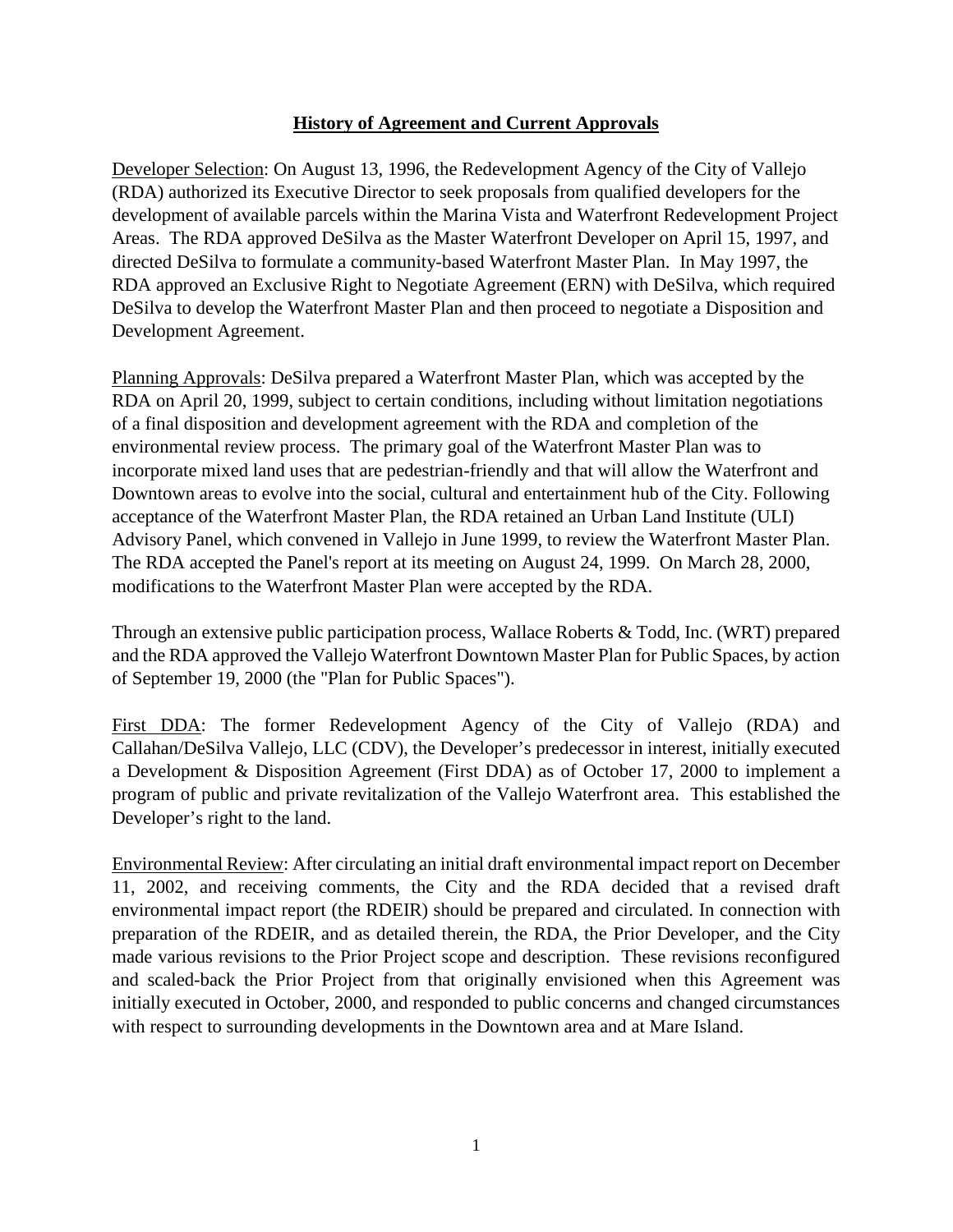The City and the RDA circulated the RDEIR (State Clearing House No. 2000052073) on June 10, 2005. On October 3, 2005, the City and the RDA circulated a document containing responses to comments received on the RDEIR and other information.

Second Restatement: To reflect progress made and further planning and financial agreements reached from the time of the initial execution of the DDA in October 2000, the RDA and Developer comprehensively updated the DDA approved the Second Restatement on October 27, 2005. The changes from the First DDA to the Second Restatement include:

- Georgia Street Extension element of the Prior Project was satisfactorily completed, with the Prior Developer serving as the project manager for such completion.
- Developer Parcel K was removed from the Prior Site that was the subject of the originally executed Prior Agreement and was satisfactorily developed as an office facility for the State Farm Electronic Claims Center pursuant to a separate disposition and development agreement between the RDA and CPC, a member of the Prior Developer. As part of the separate development of Former Parcel K, CPC served as the RDA's project manager for completion of the segment of Capitol Street between Mare Island Way and Civic Center Drive.
- Some parcels were removed from the DDA, namely Parcels N, V and U (the boat launch).
- The circulation of the RDEIR including a Mitigation Monitoring and Reporting Program).

Land Use Approvals: In connection with preparation of the EIR and the Second Restatement of the Prior Agreement, the RDA, the Prior Developer, and the City prepared the following series of land use approvals and entitlements for the Prior Project, for consideration of approval by the City concurrently with consideration of approval of the Second Restatement, (together with the EIR, the following documents and approvals are collectively referred to as the "2005 Approvals"):

- An Amendment to the City's General Plan (#00-001, referred to as the "General Plan Amendment") to include revised and updated land use and urban design goals, policies and map designations for the Site and the Project;
- An Amendment to the City's Zoning Ordinance (#03-0003) to provide for zoning consistent with the General Plan Amendment;
- A Planned Development Master Plan for the Site (#00-0022, referred to as the "Planned Development Master Plan"), which includes as an attached and incorporated element the Waterfront Design Guidelines, prepared jointly by the RDA and Developer; and
- A development agreement (#05-0008, referred to as the "Initial Development" Agreement") pursuant to Government Code Section 65864 et seq., between the City and the Developer pertaining to all of the Developer Parcels identified in Section 104 of the Prior Agreement.

On October 25 and 27, and November 15, 2005, the City Council and RDA conducted public hearings on the Prior Project, the Second Restatements of the Prior Agreement, and the 2005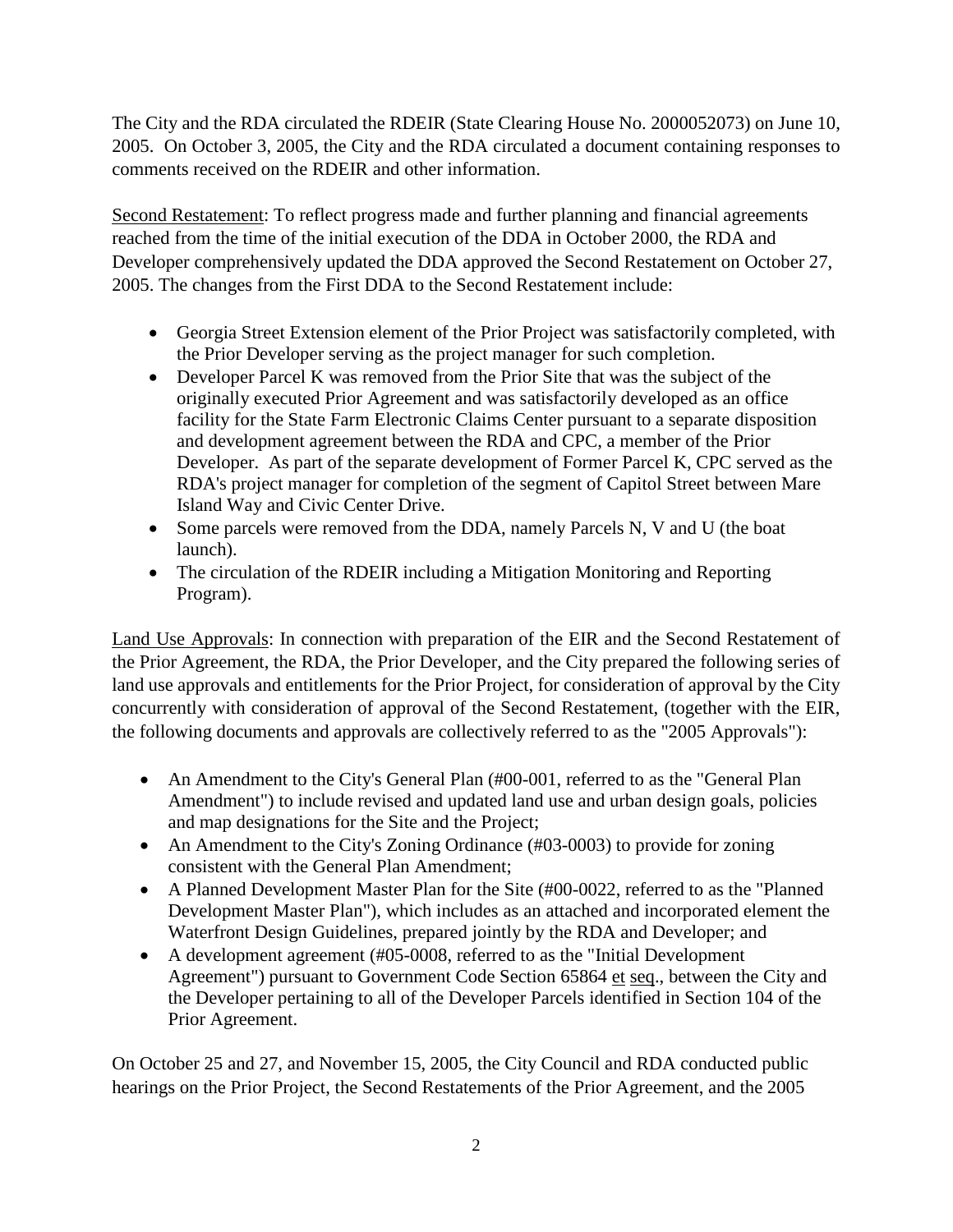Approvals; certified the EIR and made the required CEQA findings; and approved the Second Restatement and the 2005 Approvals. As a result of these actions, the Second Restatement of the Prior Agreement became fully effective by its terms on December 15, 2005.

Vallejo Waterfront Coalition Lawsuit: On or about December 2, 2005, the Vallejo Waterfront Coalition, an unincorporated association (the "Coalition") filed a Petition for Writ of Mandate And Complaint for Injunctive Relief in the Solano County Superior Court, captioned *Vallejo Waterfront Coalition v. City of Vallejo, et al*.; Case No. FCS 027048 (the "Action"). On or about January 12, 2006, the Coalition filed a First Amended Petition, etc. in the Action. Beginning on or about January 20, 2006, the RDA, the City, the Prior Developer, and the Coalition engaged in settlement negotiations to resolve the Action and reached an agreement to do so on the terms and conditions stated in that certain Settlement and Release Agreement entered into as of November 28, 2006 (the "Settlement Agreement").

On November 28, 2006, the City Council and the RDA approved the Settlement Agreement in the form previously executed by the Prior Developer and the Coalition. The City and the RDA thereafter duly executed the Settlement Agreement.

Third Restatement & 2005 Approvals: On February 27, 2007, following conduct of duly noticed public hearings as required by law, the City Council and the RDA took the following actions:

- 1. The City Council and the RDA approved an addendum (the "EIR Addendum") to the EIR that evaluated the impacts of the Prior Project as modified by the Settlement-Related Amendments (as defined below), and a third amendment and restatement of the Prior Agreement, as further described in Section H below (the "Third Restatement");
- 2. The City Council and the RDA approved the Third Restatement; and
- 3. The City Council introduced and conducted the first reading of ordinances (collectively, the "Settlement-Related Ordinances") to approve certain amendments to the Planned Development Master Plan and the accompanying Waterfront Design Guidelines and certain amendments to the Initial Development Agreement, to implement specified terms of the Settlement Agreement (collectively, the "Settlement-Related Amendments").

In accordance with the Settlement Agreement, the Action was dismissed by the parties thereto on April 13, 2007. As of the Action Dismissal Date, the Third Restatement of the Prior Agreement and the Settlement Related-Amendments to the 2005 Approvals took effect.

The Third Restatement, the parties modified the Prior Agreement to:

- 1. Implement the terms of the Settlement Agreement by conforming the terms of the Prior Agreement to the relevant provisions of the Settlement Agreement, the Settlement-Related Ordinances, and the Settlement Related Amendments;
- 2. Set forth the financial arrangements between the parties with respect to their respective expenditures in connection with the satisfactory disposition of the Action through approval of the Settlement Agreement and related actions;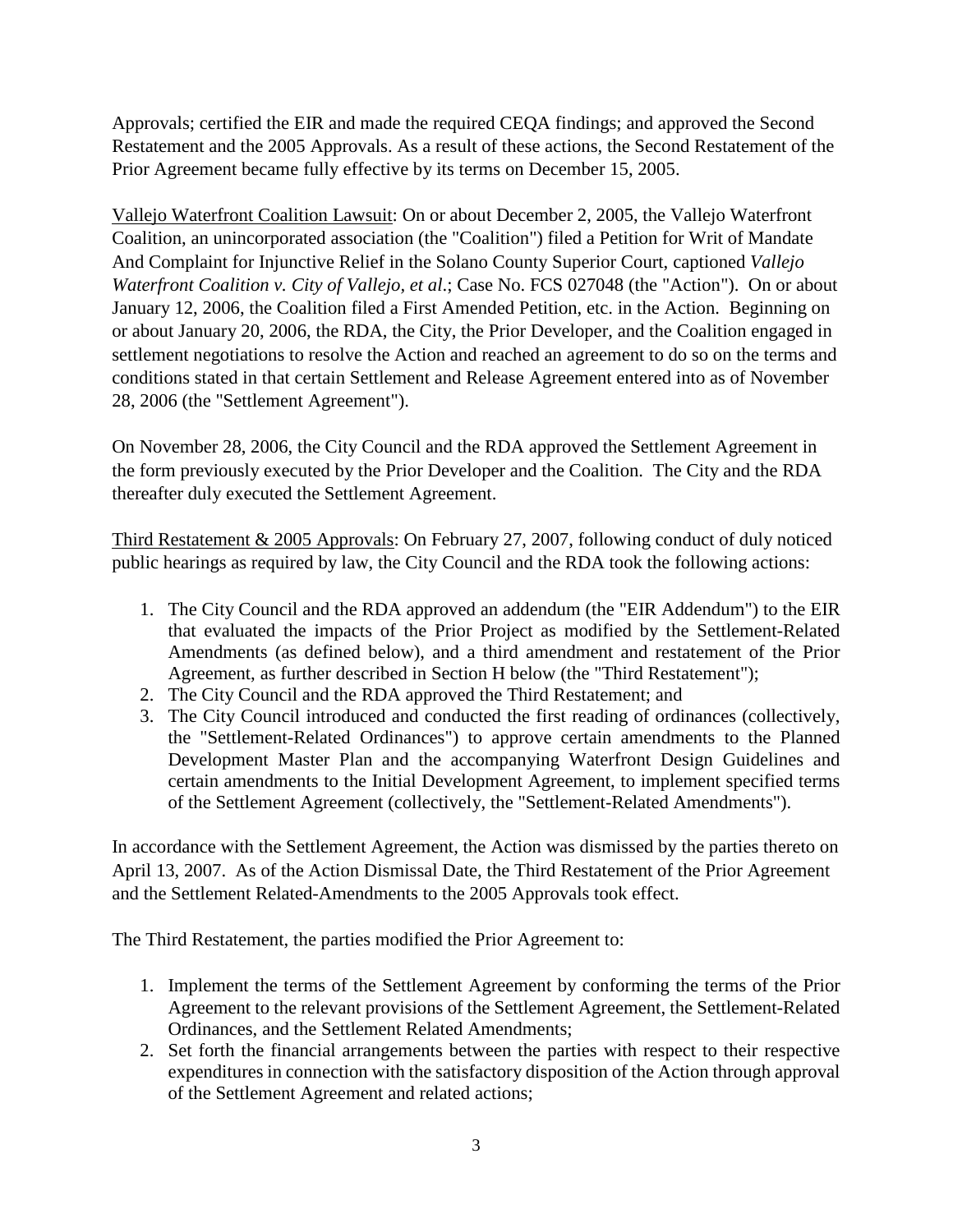- 3. Update both the Schedule of Performance (Attachment No. 3) and performance dates contained throughout the main text of the Prior Agreement to reflect the tolling of obligations under the Prior Agreement during the pending Action, as well as Prior Project circumstances; and
- 4. Make other conforming and minor updating changes to reflect changed circumstances for performance of the Prior Project since the Prior Agreement had last been amended through the Second Amendment.

Fourth Restatement: Since the Third Restatement, there were several significant changes in circumstances outside the control of the parties that seriously affected the timing and sequence of development as envisioned in the Prior Agreement, such as:

- A significant downturn in the housing and commercial real estate market, as well as the unavailability of financing, particularly in California. As a result, the development of the Northern Waterfront Area, which was the area proposed to be developed first under the Prior Agreement, became temporarily economically unfeasible;
- Due to financing constraints, the Vallejo Station parking structure on Parcel L is being constructed by the City in two phases. Construction of the first phase ("Phase A") is now complete, but the timing for construction of the second phase (the "Phase B" is unknown at this time. This phasing of construction necessarily delayed the development of the other parcels on Parcel L by the Prior Developer and the RDA, as contemplated under the Prior Agreement. In addition, the construction of the Vallejo Station parking structure has affected the configuration and size of certain of the remaining Parcel L sub-parcels.
- The City and the San Francisco Bay Area Water Emergency Transportation Authority (WETA) signed an agreement on May 24, 2012 that transferred operation of the City's ferry service to WETA. As part of the agreement, the City is obligated to provide at least 1,200 parking spaces. The City constructed Phase A of the Vallejo Station parking structure to support the WETA Bay Links ferry service. The USPS facility is located on the portion of Parcel L that is slated for development of Phase B of the Vallejo Station parking structure to provide the required 1200 parking spaces. At the time of the Fourth Amendment, the USPS facility remained in operation on the land slated for development of Phase B of the garage. (The UPSP relocation should now be completed by the fall of 2016.)
- Recent and current economic and market circumstances constrained and continue to limit both public and private financing options for the RDA (now the City) and the Developer.
- The dissolution and wind down of the RDA added additional layers of uncertainty, complexity and delay in the development of the Project.

To address the above significant changes in circumstances, the City and the Developer entered into the Fourth Restatement on December 16, 2013. The Fourth Amendment effectively removed the Waterfront Project from the reach of the Successor Agency and the State Department of Finance (DOF). This will be fully enacted through the DOF's acceptance of the LRPMP, which is anticipated this fall.

The Fourth Restatement had the following outcomes: